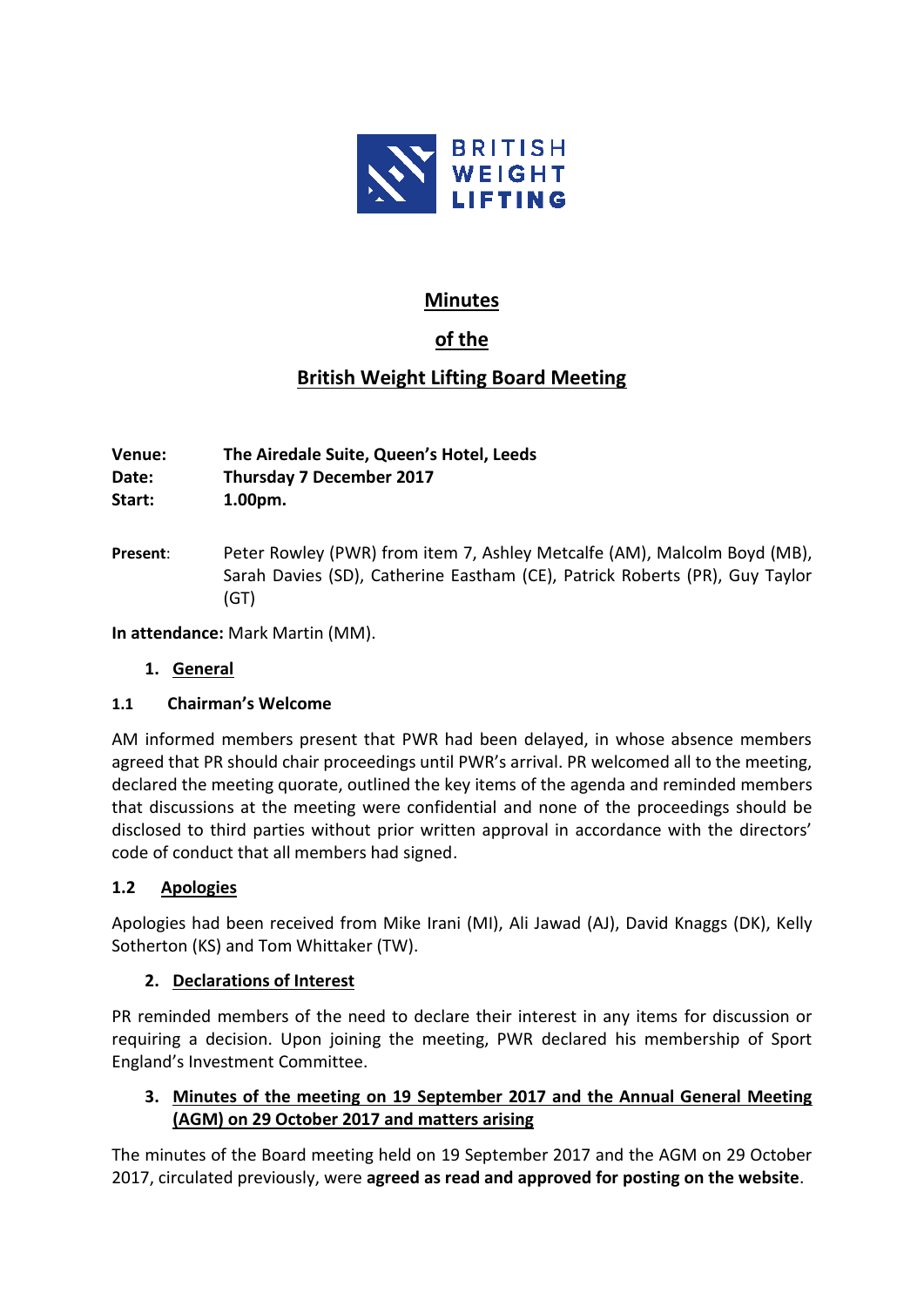## **4. Decisions taken outside the Board Meeting**

AM referred to the three electronic approvals of papers in the lead up to the deadline for submissions to UK Sport to evidence compliance with the Code for Sports Governance. These included BWL's Diversity Action Plan and Succession Planning Policy, which were approved on 29 October and the Terms of Reference for the BWL Nominations Committee, which was approved on 13 November. Upon joining the meeting, PWR reminded members of his email of 2 November and the temporary leave of absence of Michele Verroken (MV). **All decisions taken outside the meeting were confirmed.**

## **5. Minutes and recommendations from sub-committees**

The Chairs (PR, GT and CE) of each sub-committee updated the meeting. CE confirmed that there was nothing to add since the September Board meeting as regards Development and Commercial, whilst GT added that he would update on Performance matters regarding the Commonwealth Games under point 7 of the agenda. PR confirmed the organisation had successfully been awarded the Cyber Essentials accreditation  $-$  one of only 8 sporting organisations. PR also added further GDPR proposals would be considered by the Audit Committee in February 2018 and the board would be updated at the March meeting.

## **6. Sport Development**

## **5a. Sport England Update**

AM updated members upon progress against SE targets, responding to various questions from members.

AM confirmed that the organisation was on target to achieve Sport England targets as agreed for the end of March 2018.

AM explained the recent transitional period at Sport England which had seen a considerable restructure and its on-going impact on NGB's.

AM outlined that the two areas in which we had 6 monthly targets were on schedule:

- **Lower socio-economic groups** Year 1 target 35% of our membership to come from deprived areas. Our current position (end of October 2017) is 34%, which is no change on our original agreed benchmark at the start of the year. AM added that BWL active membership had grown by approximately 10% but the percentage from deprived areas remained the same. AM stated the Executive were working on a number of new initiatives in the New Year to ensure that by the end of March 2018 the percentage had increased to 35% as agreed.
	- **Women:** 50/50 gender split at BWL competitions

Total Event Entries: 1703 (Mar- Nov 17)

Male entries: 878 (51.5%)

Female entries: 825 (48.5%)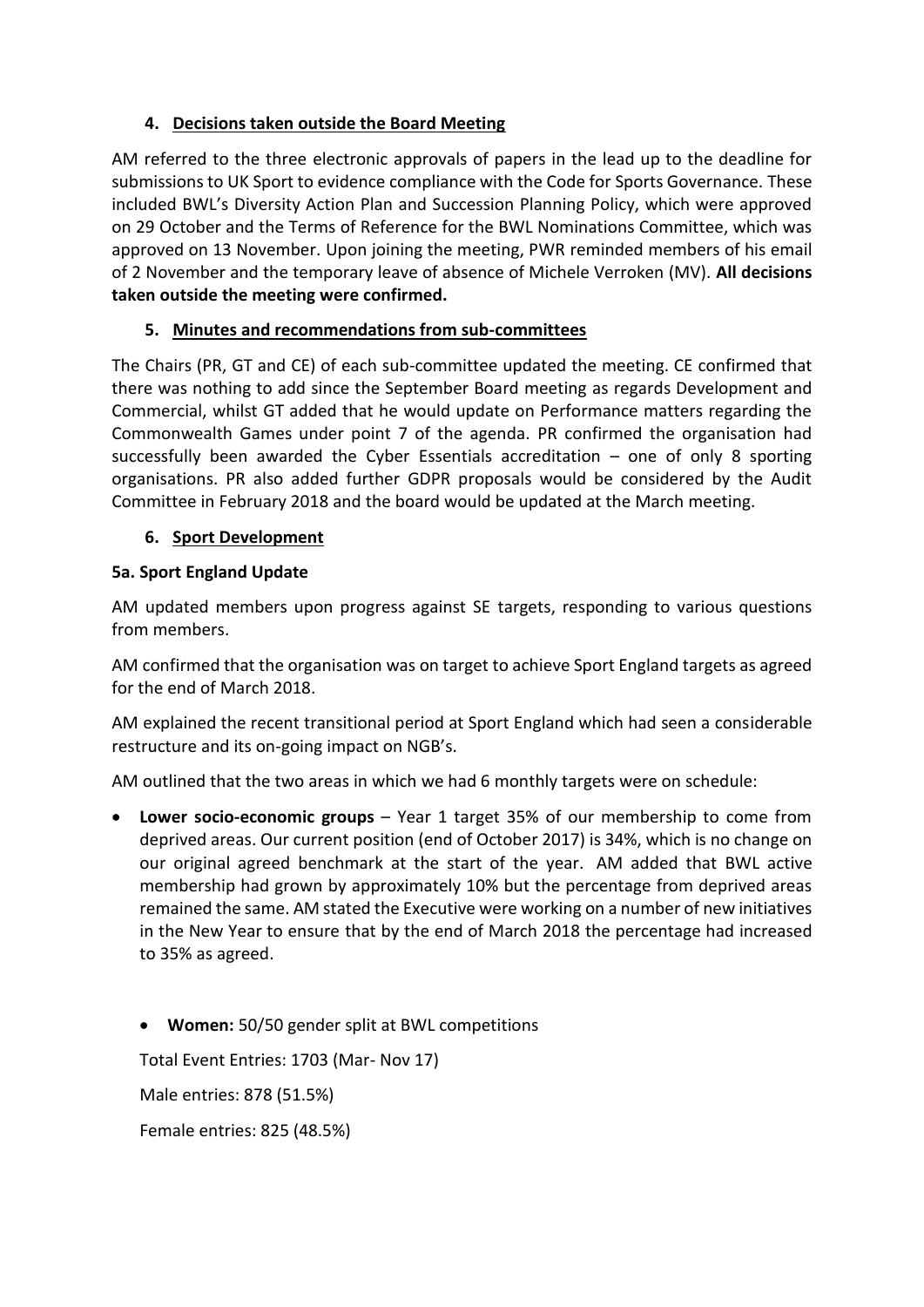The number of competitions this year had increased significantly, and the figures confirmed were in the agreed target band (55/45 split either way), and with further competitions scheduled in the first quarter of 2018, AM was confident of maintaining or improving the current position, aiming towards the 50/50 split.

AM also reported that there had been 629 new coaches educated this year, which was well above our target for influencing figures in year 1, whilst we have 16 individuals who have come through our talent pathway and of an ability to be selected for England at the Commonwealth Games, which again is one above our year 1 target. Financially the organisation was also on target.

AM reported on other Development matters, including recent success at the UK Coaching Awards, winning the Coaching Culture Award for significant commitment to coaching best practice in the UK.

AM also outlined several new partnerships, including UK Active, Women in Sport, Oomph and British Cycling.

## **7. High performance and UK Sport Update/talent development**

In the absence of TW (attending the IPC Para Powerlifting World Championships in Mexico) AM delivered TW's report.

SDs interest in Team England selection matters for the Commonwealth Games 2018 was noted and she was asked to leave the room, following which AM and GT informed members upon the selection process, athletes selected, and the appeals procedure. PR expressed concerns around selection policies and GT agreed that we would capture all learnings from the CWG18 policy as future International competitions, including the Olympics may well be very similar in the future.

SD re-joined and PWR joined the meeting.

AM informed members of selections for Scotland and Wales, noting that the Northern Ireland selections awaited confirmation.

GT informed members of the selection process pertaining to Team England Para Powerlifters, extended because of the delayed IPC Para Powerlifting World Championships. AM provided an update to Para Powerlifting matters, the positive feedback from the UK Sport Culture Health Check survey and annual Mission Review.

AM updated the Board on recent performances at both the IPC World Para-Powerlifting Championships and the IWF World Championships. Particular congratulations were noted for Zoe Newson, bronze in Mexico and Sarah Davies  $6<sup>th</sup>$  in Anaheim.

The meeting adjourned for 10 minutes, following which PWR assumed the chair.

## **8. Finance Matters and Update**

MM referred to the papers circulated previously and the summary slides in the PowerPoint presentation on financial performance to the end of October 2017, highlighting the continuing better than budget performance and the reasons for the positive variance. The forecast to the end of March 2018 indicated that the final outturn for the year would remain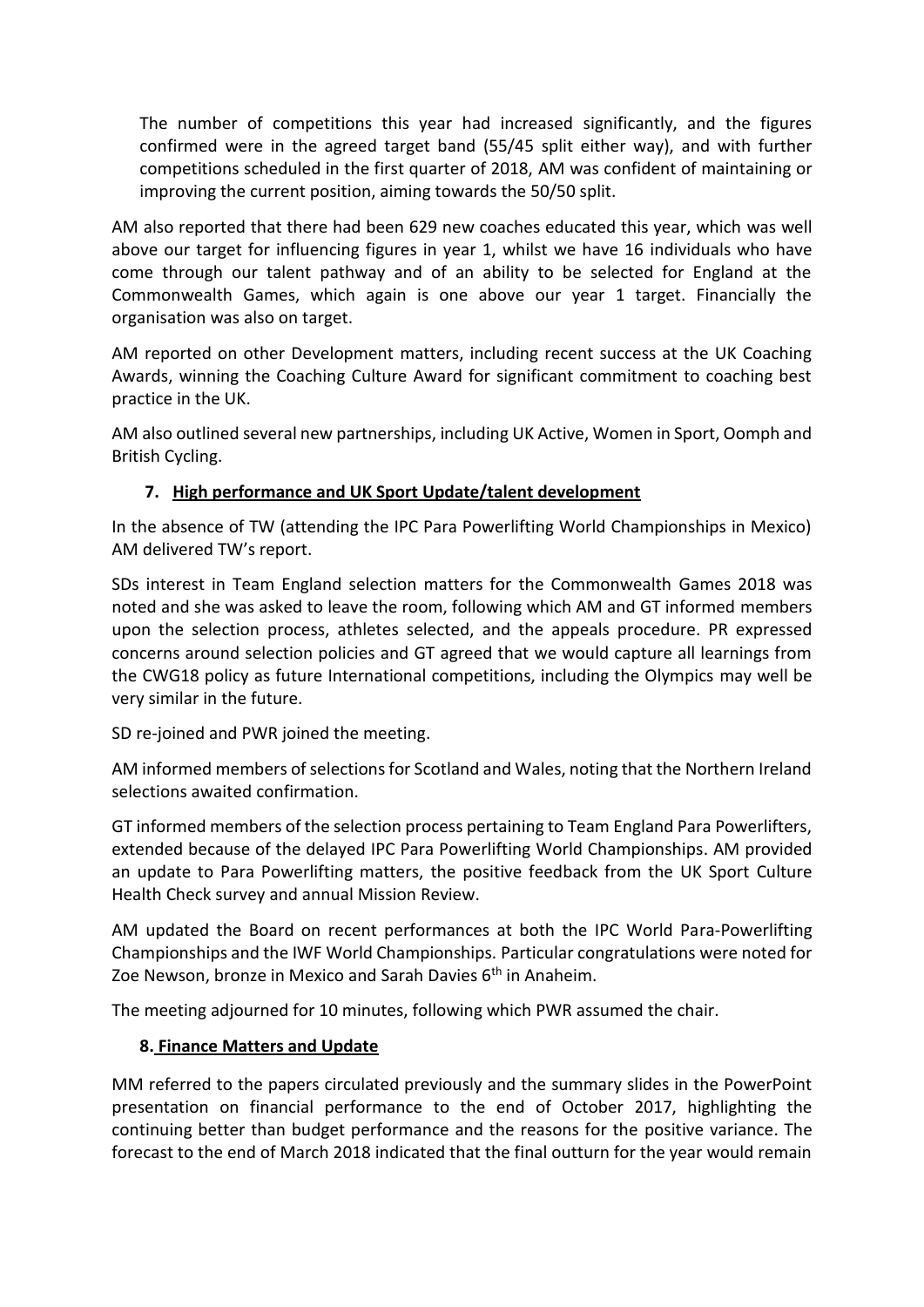better than budget notwithstanding the adverse variance from commercial initiatives and the disruption to the operating plan occasioned by the departure of a staff member.

## **9 Board Matters**

AM and PWR updated members on the work undertaken to meet the deadline for compliance with the Code for Sports Governance, resulting in only 2 queries from our interim Governance Manager at UK Sport. The final confirmation as to the funding stakeholders' view upon our governance action plan was anticipated later this month.

PWR referred to MV's temporary leave of absence to 30 April 2018 and that following the board effectiveness review and consideration of collective skills set, we would review whether the current complement required augmentation at the next meeting in March 2018.

AM reported upon the AGM on 29 October 2017 and the England Group meeting on 15 November 2017. It was considered that the England Group was not sufficiently strategic and that terms of reference required review, refreshment and the purpose reinforced by the next meeting of the group in April 2018.

AM updated members on Home Nations matters, in particular, Weightlifting Scotland's confirmation to work under the principles of the single agreement from 1 January 2018.

## **10 CEO's Update**

AM updated members on discussions at the IWF World Championships and the IOC decision that weightlifting remained an Olympic Sport following commitments to suspend several countries from competing and to improve anti-doping procedures within the sport.

The Complaints' Log circulated previously was noted and discussed.

AM and PR presented the updated Risk Register. Members noted the changes in certain risks.

AM then presented several slides upon the staff survey and responded to several questions. Although overall positive, the survey identified two areas for improvement that would form part of an action plan in the new year.

The forward agenda circulated previously was noted.

## **11. Any Other Business**

None.

## **12. Date and time of next meeting**

22 March 2018 – Board meeting, venue to be advised.